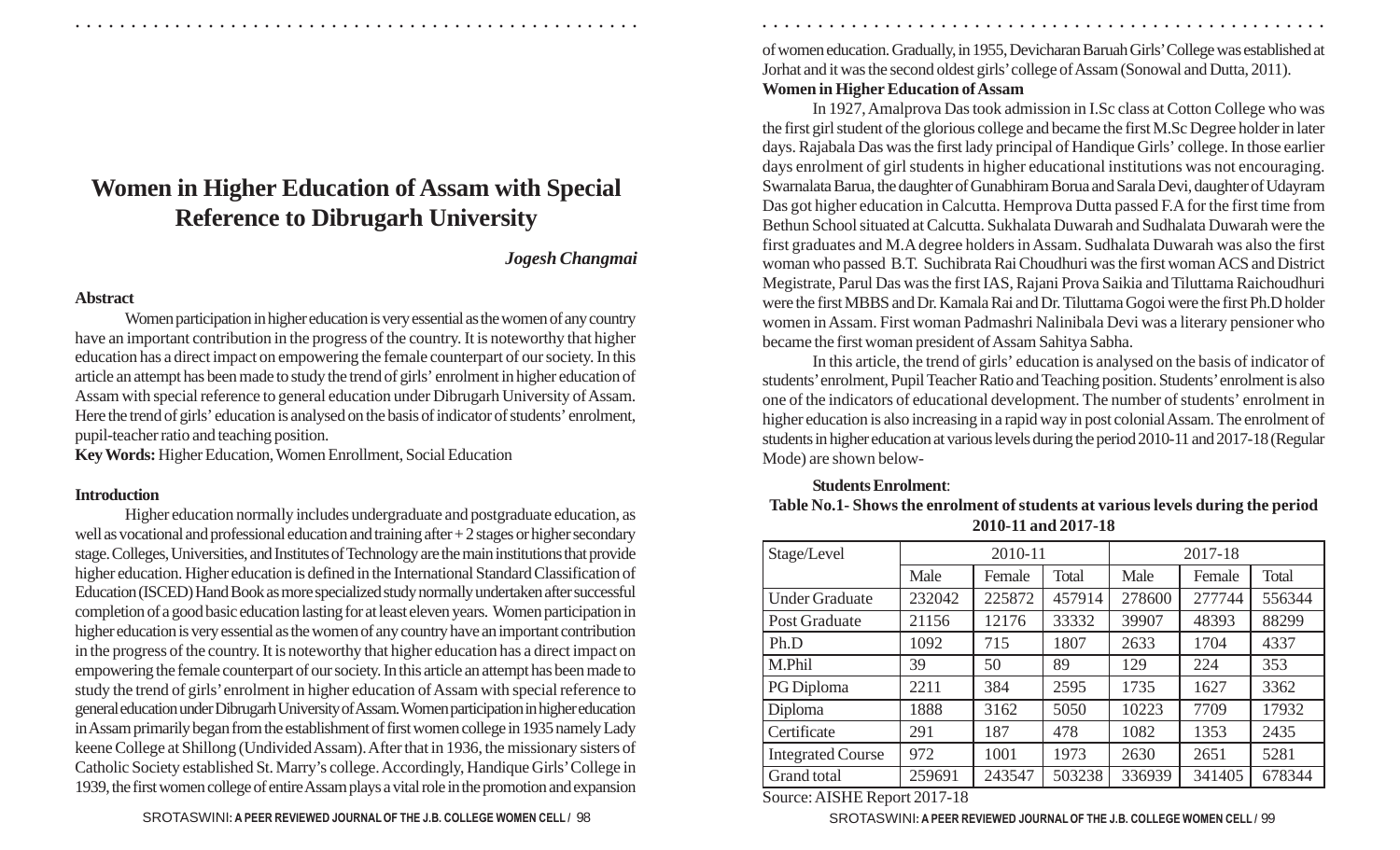○ ○ ○ ○ ○ ○ ○ ○ ○ ○ ○ ○ ○ ○ ○ ○ ○ ○ ○ ○ ○ ○ ○ ○ ○ ○ ○ ○ ○ ○ ○ ○ ○ ○ ○ ○ ○ ○ ○ ○ ○ ○ ○ ○ ○ ○ ○ ○ ○ ○ ○ ○ ○ ○ ○ ○ ○ ○ ○ ○ ○ ○ ○ ○ ○ ○ ○ ○ ○ ○ ○ ○ ○ ○ ○ ○ ○ ○ ○ ○ ○ ○ ○ ○ ○ ○ ○ ○ ○ ○ ○ ○ ○ ○ ○ ○ ○ ○ ○ ○ ○ ○

**Table No.2-Enrolment of Students in Higher Education in Assam during 2017-18 according to social categories:**

| <b>Categories</b>     | <b>Male</b> | <b>Female</b> | <b>Total</b> |
|-----------------------|-------------|---------------|--------------|
| <b>All Categories</b> | 336939      | 341405        | 678344       |
| <b>SC</b>             | 28384       | 26170         | 54554        |
| <b>ST</b>             | 49517       | 48090         | 97607        |
| <b>OBC</b>            | 86073       | 88615         | 174688       |
| <b>PWD</b>            | 528         | 354           | 882          |
| Muslim                | 45324       | 42480         | 87804        |
| Other Minority        | 4268        | 4394          | 8662         |

## **Table No.3: Total enrolment by course/stages of studies in Assam 2014-15**

| Course/Stage      | <b>Total Enrolment</b> |       | <b>SC</b> |       | <b>ST</b> |       |
|-------------------|------------------------|-------|-----------|-------|-----------|-------|
|                   | Female                 | Total | Female    | Total | Female    | Total |
| Ph.D/M.Phil/DSc   | 1393                   | 626   | 116       | 49    | 118       | 58    |
| M.A               | 9676                   | 4134  | 746       | 374   | 1227      | 633   |
| M.Sc              | 5331                   | 1754  | 432       | 198   | 372       | 186   |
| M.Com             | 1844                   | 1620  | 211       | 86    | 173       | 41    |
| B.A/B.A Major     | 180379                 | 78251 | 24454     | 9069  | 21340     | 8055  |
| B.Sc/B.Sc Major   | 37475                  | 7121  | 1651      | 749   | 2412      | 813   |
| B.Com/B.Com Major | 21983                  | 6072  | 2460      | 585   | 2658      | 632   |

**Source: Assam Statistical Handbook, 2015**

**Table 4: Shows Gross Enrolment Ratio in Higher Education (18-23 yrs) and Pupil Teacher Ratio in 2017-18**

| <b>State</b>     | <b>All catagories</b> |        | <b>SC</b> |      |                       | ST   |          |                       |      |
|------------------|-----------------------|--------|-----------|------|-----------------------|------|----------|-----------------------|------|
|                  | Male                  | Female | Total     |      | Male   Female   Total |      |          | Male   Female   Total |      |
| Assam            | 18.6                  | 17.8   | 18.2      | 20.1 | 18.7                  | 19.4 | 22.4     | 19.5                  | 20.8 |
| <b>ALL INDIA</b> | 125.8                 | 26.3   | 25.4      | 22.2 | 121.4                 | 21.8 | $17.0$ . | 14.9                  |      |

Source: Report of AISHE 2017-18

**Trends of Students Enrolment in Higher Education under Dibrugarh University:**

**Table-5: Sex wise distribution of students enrolled in the General Degree College during 2015-16**

| <b>Stream</b> | <b>Sex</b> | No. of students | $\frac{0}{0}$ |
|---------------|------------|-----------------|---------------|
| B.A           | Male       | 27480           | 43%           |
|               | Female     | 36601           | 57%           |
| B.Sc          | Male       | 7347            | 62%           |
|               | Female     | 4515            | 38%           |
| <b>B.Com</b>  | Male       | 5962            | 74%           |
|               | Female     | 2109            | 26%           |

Source: Annual Report-2016-17, DU

The Table-5 shows that the number of women enrolment in B.A Course is higher than that of male counterpart but it is low in B.Sc and B.Com courses than male students.

## **Fig-I- Shows the students enrolment in UG courses**

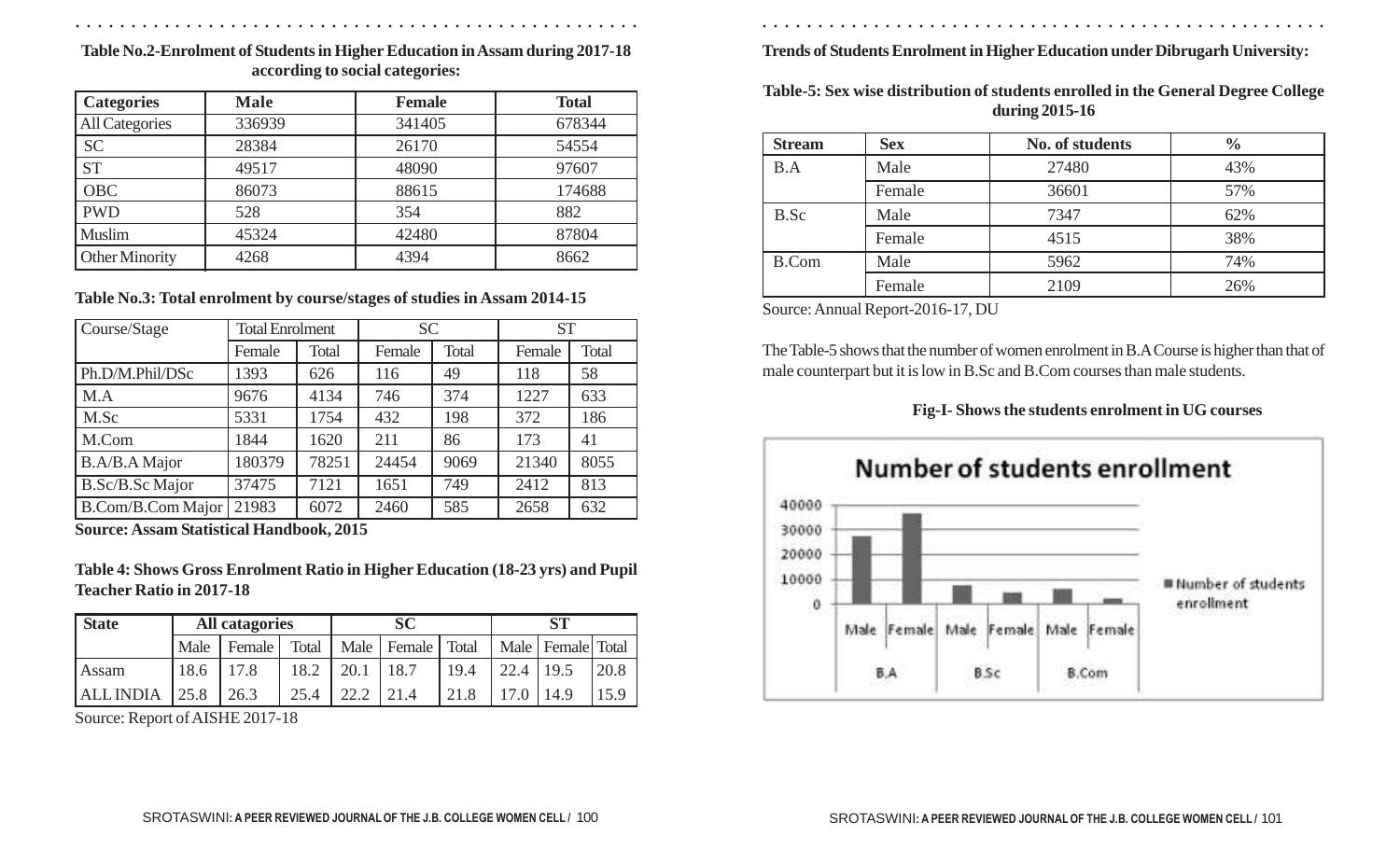**Table-6: Sex and category wise distribution of Students enrolment in the University departments/centre of studies during the session 2014-15, 2015-16 and 2016-17**

| Catagory          | 2014-15                              | 2015-16                | 2016-17 |         |
|-------------------|--------------------------------------|------------------------|---------|---------|
|                   |                                      |                        | Male    | Female  |
| General           | 1507                                 | 1594                   | 739     | 740     |
| OBC/MOBC          | 1936                                 | 1874                   | 789     | 1145    |
| <b>SC</b>         | 267                                  | 258                    | 148     | 146     |
| <b>ST</b>         | 568                                  | 541                    | 313     | 293     |
| Minority          | 118                                  | 84                     | 51      | 54      |
| Tea               | <b>NA</b>                            | <b>NA</b>              | 7       | 5       |
| Differently abled | <b>NA</b>                            | <b>NA</b>              | 2       | 3       |
| Total enrolment   | $2076$ (M) $\left  2320 \right $ (F) | $2049$ (M) $ 2302$ (F) | 2047(M) | 2383(F) |
|                   | 4396                                 | 4351                   | 4430    |         |

#### **Source: Statistical Report-2014-15, 2015-16, 2016-17DU**

The Table-6 reveals that the trend of girls' enrolment/women enrolment in university departments and centre of studies under Dibrugarh University is increasing than male students.

**Women enrolled in Distance and Open Learning Systems in Assam:** The distance and open learning systems were started in Assam after the establishment of Regional Centre of IGNOU at Guwahati in 1996. After that the Directorate of Distance Education was opened at both Gauhati and Dibrugarh University. The Post Graduate Correspondence School was opened in the month of May, 1998 at Gauhati University. But, it was transformed into the Institute of Distance and Open Learning (IDOL) in 2002. In 2001, the Directorate of Distance Education was established at Dibrugarh University. After that in 2005, The Krishna Kanta Handique State Open University (KKHSOU) was established in Guwahati for expansion of higher education.

## **Table No.7- Enrolment of Students at post graduate level through distance mode in Assam during the period 2017-18**

| Level         | Male | <b>Female</b> | <b>Total</b> |
|---------------|------|---------------|--------------|
| Post Graduate | 7701 | 32421         | OUZUZ        |

**Source-AISHE Report 2017-18**

**Pupil Teacher Ratio (PTR):** The Pupil Teacher Ratio also reflects the scenario of educational development. The Pupil Teacher Ratio is shown in the following table from the period 2011- 18 in the university and colleges in Assam.

| Table No.8-Shows the PTR in Universities and colleges in Assam |  |  |  |
|----------------------------------------------------------------|--|--|--|
|----------------------------------------------------------------|--|--|--|

| <b>Period</b>       | <b>Regular &amp; Distance mode</b> | <b>Regular mode</b> |
|---------------------|------------------------------------|---------------------|
| 2011-12             | 25                                 | 21                  |
| 2012-13             | 27                                 | 21                  |
| 2013-14             | 30                                 | 22                  |
| 2014-15             | 26                                 | 22                  |
| 2015-16             | 26                                 | 22                  |
| 2016-17             | 31                                 | 26                  |
| 2017-18             | 41                                 | 35                  |
| All India (2017-18) | 34                                 | 30                  |

 **Teaching Positions:** The Teaching positions in the higher educational institutions in Assam during the period 2017-18 are as shown in the following table in categories wise.

#### **Table No. 9- Shows the teaching positions in Assam**

| Categories            | Male  | Female | Total |
|-----------------------|-------|--------|-------|
| <b>All Categories</b> | 11958 | 7770   | 19728 |
| <b>SC</b>             | 726   | 447    | 1173  |
| <b>ST</b>             | 1231  | 920    | 2151  |
| <b>OBC</b>            | 2732  | 2012   | 4744  |
| <b>PWD</b>            | 45    | 10     | 55    |
| <b>Muslim</b>         | 2023  | 544    | 2567  |
| <b>Other Minority</b> | 235   | 212    | 447   |

Source: AISHE Report 2017-18

○ ○ ○ ○ ○ ○ ○ ○ ○ ○ ○ ○ ○ ○ ○ ○ ○ ○ ○ ○ ○ ○ ○ ○ ○ ○ ○ ○ ○ ○ ○ ○ ○ ○ ○ ○ ○ ○ ○ ○ ○ ○ ○ ○ ○ ○ ○ ○ ○ ○ ○ ○ ○ ○ ○ ○ ○ ○ ○ ○ ○ ○ ○ ○ ○ ○ ○ ○ ○ ○ ○ ○ ○ ○ ○ ○ ○ ○ ○ ○ ○ ○ ○ ○ ○ ○ ○ ○ ○ ○ ○ ○ ○ ○ ○ ○ ○ ○ ○ ○ ○ ○

## **Some problems of women education in Assam**

The women of Assam have been suffering from so many problems in various fields. Most of the women are still lagging behind in social, political, cultural, economic fields for which their position and status in the society are not so satisfactory. Due to the lack of